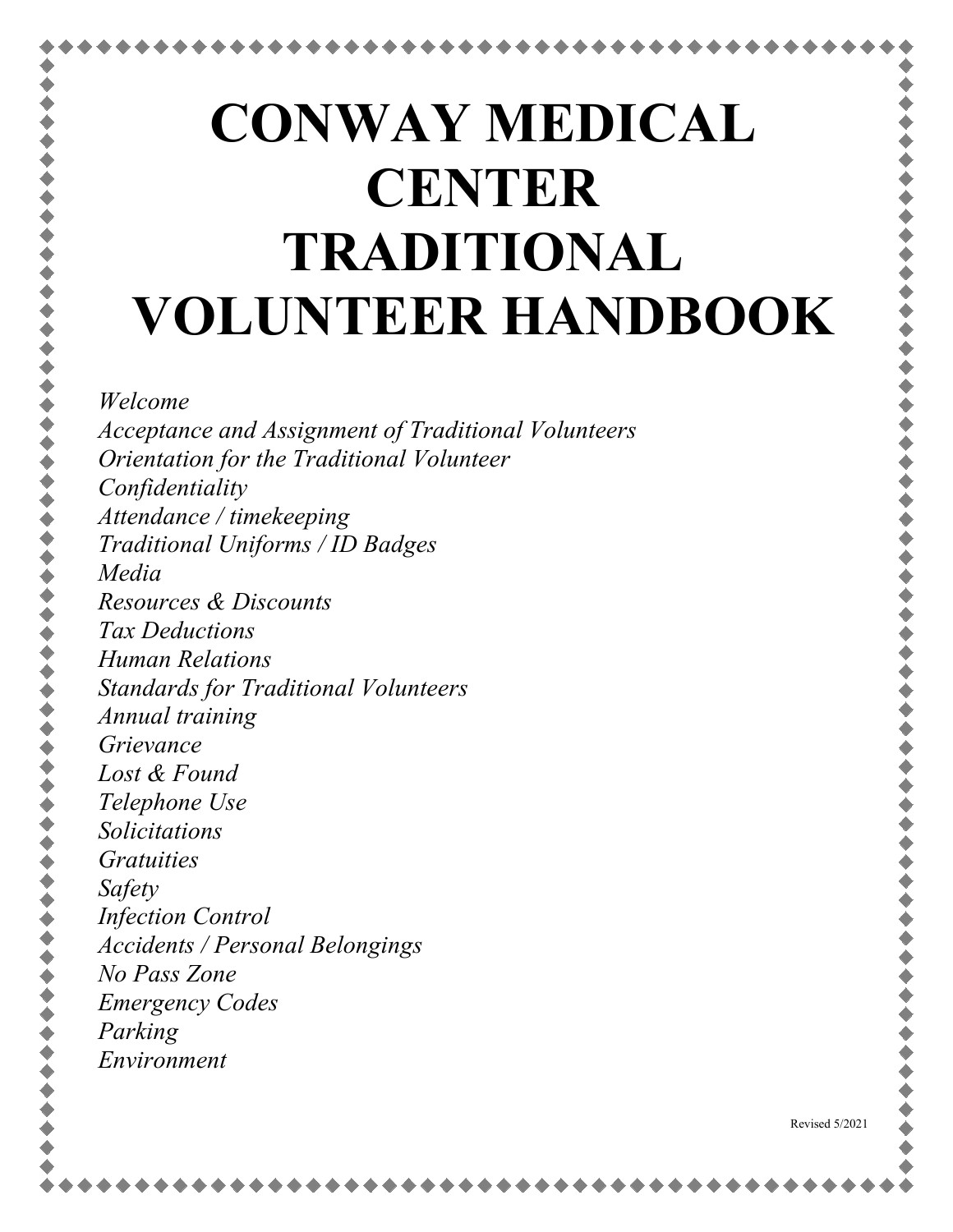*It is a pleasure to have you as part of Conway Medical Center Volunteer Services. Upon acceptance to our volunteer program you become a member of a large team numbering approximately 200 women and men who serve 35 – 40,000 hours a year at Conway Medical Center. Volunteers have been an integral part of our staff for over 30 years. Volunteers provide outstanding service enabling us to maintain the highest quality of care.*

*Volunteer Services offer many exciting and rewarding Traditional Volunteer, Non-Traditional and Group/Community Partnership opportunities. Our Traditional Volunteers provide non-clinical support services. You have the opportunity to give personal attention and perform tasks in a variety of areas in our hospital or physician practice offices. There are numerous service areas from which to choose at Conway Medical Center.*

*Please read this manual carefully; it is your source of information for the important role you play as a vital member of our team. You will find additional information in the CMC General Information Handbook.*

*Employees and Volunteers at our Medical Center are committed to providing services to patients in a caring, respectful way. Each member of the Medical Center team has a specific role in maintaining the high quality care and excellent customer service expected by our patients and their families.*

*Each patient/family member with whom you come in contact with may judge his or her experience at our facility by the standards you, as a volunteer set. It is extremely important for all of us to be responsive to the needs of our patients and their families as we continue to provide a caring environment.* 

*You are a vital member of the Conway Medical Center team offering your talents to meet the needs of those we serve. We offer personal growth and satisfaction that comes from working and meeting with others and from community involvement. We appreciate the fact that you have time and talent to share a strong sense of responsibility and a willingness to be flexible. We thank you for the commitment you have made by being part of our team. The Medical Center relies on the dedication of people like you to maintain our high standards. You are part of a talented and generous group of men and women who volunteer to make a difference in the lives of our patients, their families and our staff. We hope you find your Traditional Volunteer experience to be interesting as well as enjoyable and rewarding.*

*It is my pleasure to be of service to you in your role as a Conway Medical Center Volunteer.*

*Sincerely,*

令令令

**Carol A. Biagini, CDVS Director | Volunteer Services Phone:** 843.234.5486 **| Internal Extension:** 5486 **Email: [cbiagini@cmc-sc.com](mailto:cbiagini@cmc-sc.com) | Online:** [www.cmc-sc.com](https://nam10.safelinks.protection.outlook.com/?url=http%3A%2F%2Fwww.cmc-sc.com%2F&data=02%7C01%7CCBiagini%40cmc-sc.com%7C5ea2ab463fdf4e53332a08d864883239%7C07b85ba10a494d4cb68970c3b870ff10%7C0%7C0%7C637369883398970155&sdata=R3C4F%2FcOyaj87e4kwDWGBt%2BrSa2IFUDOWsDT0e7RHMg%3D&reserved=0)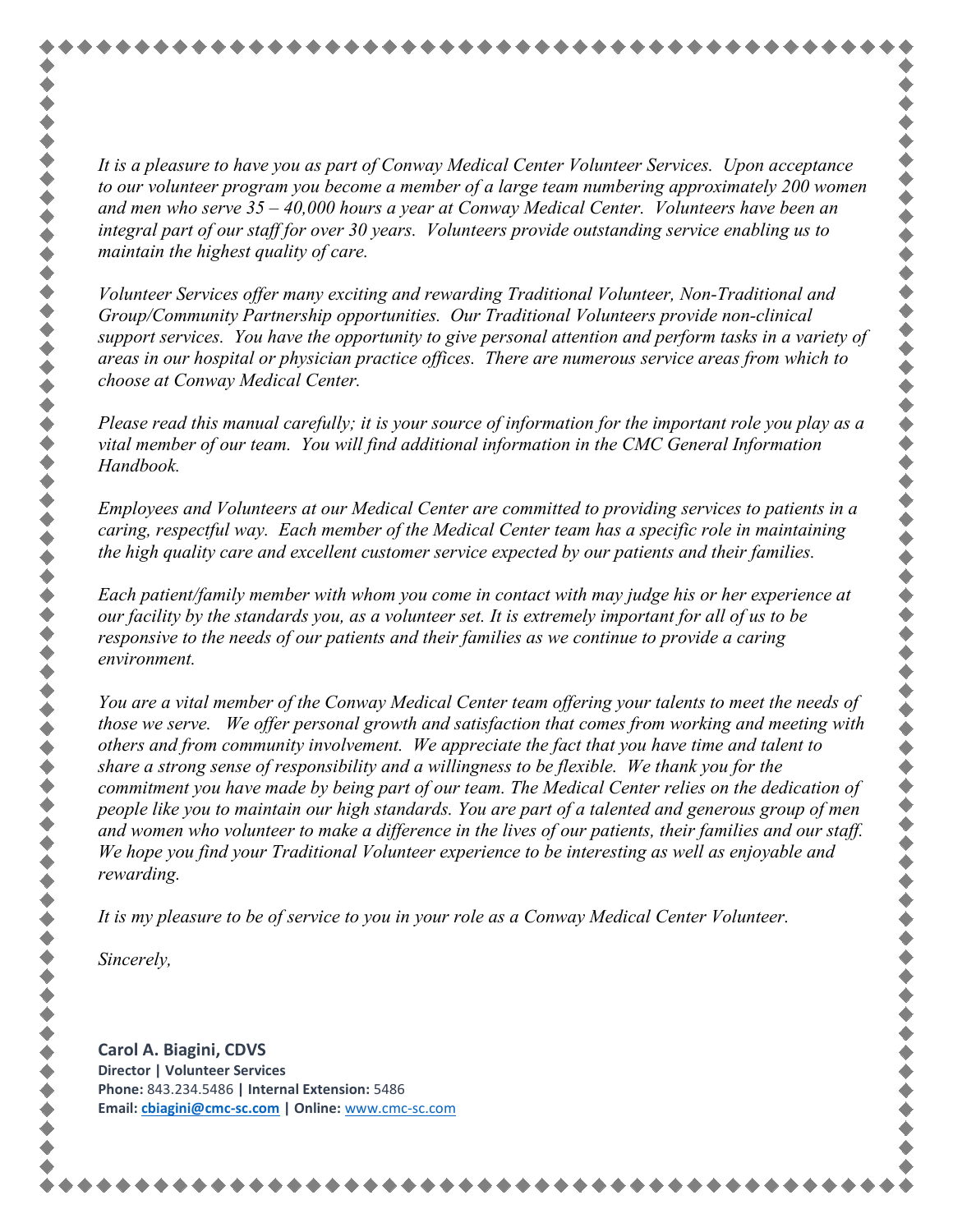#### **ACCEPTANCE AND ASSIGNMENT OF TRADITIONAL VOLUNTEERS**

To be a successful healthcare Traditional Volunteer, you must be dependable, punctual, and understanding. It is very important to be motivated and have a willingness to learn. Personal qualities of a successful Traditional Volunteer include an emphasis on confidentiality and discretion.

Traditional Volunteers are required to complete the application process:

- $\checkmark$  Application
- $\checkmark$  Interview
- $\checkmark$  Two character references
- $\checkmark$  Traditional Orientation Packet
- $\checkmark$  Criminal background check
- $\checkmark$  Health screenings; Drug Screening; Vaccines and Immunizations
- $\checkmark$  Training

,,,,,,,,,,,,,,

Personal Interviews are conducted with new candidate to ensure appropriate assignment to a service area within the Medical Center or one of its entities. In this interview the assessment of the candidate's skills and the needs of our facility will be reviewed to select a suitable position for our new Traditional Volunteer.

**ORIENTATION PACKET** All Traditional Volunteers will complete an orientation training packet. Departmental training is provided by the hospital staff or by other experienced volunteers. In addition to verbal instructions there are written volunteer duties (position profiles) to help define the role of the volunteer.

Upon acceptance into the Volunteer Services, the volunteer must agree to accept and abide by the policies and procedures of the Conway Medical Center, the Volunteer Services Office and the department to which the volunteer is assigned. If at any time, an individual volunteer displays conduct that is not in the best interest of the Medical Center and its patients, the volunteer will be counseled and or asked to leave. There is a department policy & procedure manual available on line and in the Volunteer Services Directors Office –Volunteers are asked to be familiar with the policies. You may find applicable policies at: <https://www.conwaymedicalcenter.com/volunteers-only/>

Volunteers may request a transfer of assignment from the Director of Volunteer Services. Traditional Volunteers may "shadow" other Traditional Volunteer opportunities from time to time when considering a transfer to another area. The needs of the facility and the volunteer's wish to explore other options will need to be matched to ensure high quality patient care and excellent customer service.

**CONFIDENTIALITY** Volunteers hear and see information and other personal matters that are confidential. Volunteers must understand the importance of confidentiality and observe absolute respect for all aspects of what might be learned about patients and their family or their circumstances. Anything one learns or has access to because he or she is a volunteer is not to be repeated except to another member of the patient care team; in a private setting for the purpose of treatment, payment or operations.

Because a breach of the rule of confidentiality is more likely to happen inadvertently than intentionally, it is imperative for volunteers to remain on guard against the careless reference which compromises a patient's privacy. Do not enter into discussions of a patient's illness or treatment with anyone. If you see a friend in the hospital, it is inappropriate and unacceptable to mention that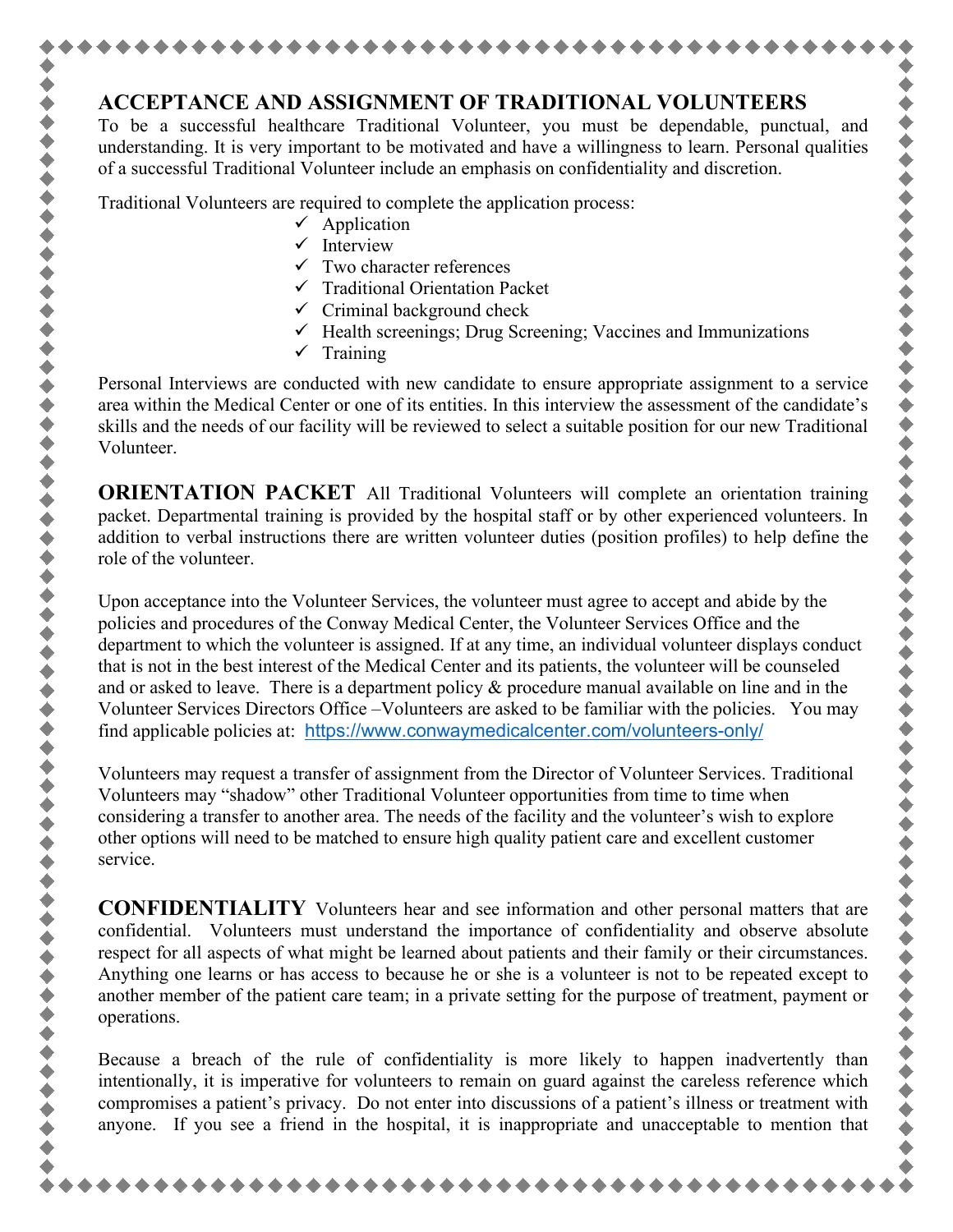person's presence at Conway Medical Center or its affiliates. All Traditional Volunteers must sign a commitment to confidentiality statement.

## **Everyone has the right to be treated with respect and dignity. Treat others the way you would want to be treated.**

**ATTENDANCE** Healthcare Traditional Volunteers must have a firm commitment. You, as a volunteer, are a very important member of the Medical Center's team. When a Traditional Volunteer makes a commitment for service, many people will be affected if the responsibility is not fulfilled. Traditional Volunteers must be dependable and report on time as scheduled. Absences should be reported to the Volunteer office and area supervisor prior to the scheduled shift. If you are in an area such as the waiting areas, gift shop, nursery or transport, please find a substitute for your absence. If this is impossible – notify the Director of Volunteer Services. (843-234-5486); for the Gift Shop, please notify the Gift Shop Manager. As a general rule, Traditional Volunteers are assigned to work at regularly scheduled times each week; most shifts being 4 hours.

**TIMEKEEPING** All Volunteers must sign-in/out at the Volunteer Service Center (Transport Office), Patient Services Entrance or Administrative Building (2<sup>nd</sup> fl near the front entrance elevators) at the beginning of their day and at the end of their day. If you volunteer off of the main hospital campus, you may input your hours via the hospital website using your secure password: <https://www.conwaymedicalcenter.com/volunteers-only/>

Instructions are contained in your onboarding orientation packet or by contacting the DVS. Volunteers are to sign in only for themselves and not for another volunteer. It is important to keep the time accurate as the time reporting reflects your activity at the Medical Center – these time reports are used to honor the volunteer's achievements and are also reported through Volunteer Services to Administration, it also lets the Volunteer Office know you are in the Medical Center in case of an emergency.

Volunteers who will need a leave of absence due to illness, vacation etc., should complete a leave of absence form and turn it into the Director of Volunteer Services. (notification is appreciated when you plan to be off two or more consecutive weeks). Volunteers are a vital component of the Conway Medical Center – we count on the volunteer being here! Traditional Volunteers are to follow the Return to Duty Procedure for Volunteers when returning from a hospitalization or extended illness leave; **absence due to medical procedure or illness for two weeks or longer requires a physician's note to return.**

**DISMISSAL** It sometimes happens that a Traditional Volunteer's service does not meet their needs or those of the Medical Center; in that case the volunteer or the Director of Volunteer Services may decide to discontinue their services. A volunteer's service may also be discontinued if they are frequently absent, have frequent unannounced leaves/absences or do not comply with the Medical Center or the Volunteer Services policies/procedures. Volunteers may be discharged for misconduct or poor work performance. In this regard, while it is our practice not to discharge volunteers on the spot, certain situations may occur that call for immediate action. In this case, the director may reach the conclusion to discharge without notice. Any volunteer discharged as a result of the violation of any policy/procedure of Conway Medical Center is not eligible for reinstatement.

**UNIFORMS** Personal appearance is an important aspect of the volunteer's overall effectiveness. The expectation for a Traditional Volunteer is that he or she must be neat, clean, well groomed, and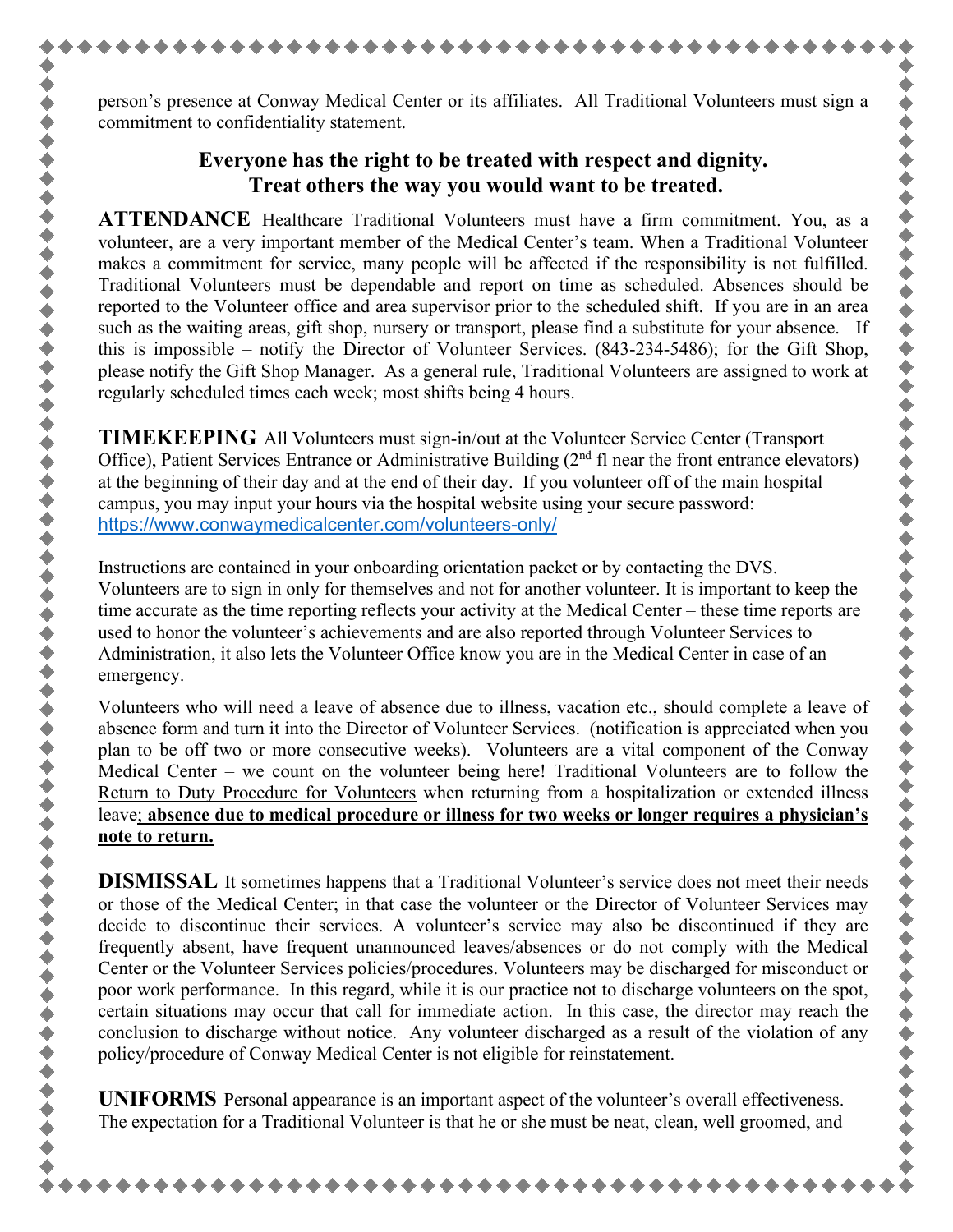project a professional appearance and manner at all times. All Traditional Volunteers are required to wear an official uniform, which must be clean, neat and worn at all times when on duty, unless there is a department specific requirement. If a uniform is required, the volunteer will be issued one uniform top upon onboarding and has the option to purchase further uniform tops for their assignment.

The uniform consists of:

- $\checkmark$  Jacket, vest or official RED polo shirt
- **White** sleeved shirt under jacket or vest or official RED polo under jacket
- $\checkmark$  Dark colored pants, white or khaki/beige pants
	- o Ladies may wear Capri slacks May thru Oct.
		- No shorter than 6 inches above the ankle bone
	- o **NO denim jeans of any kind - NO leggings**
	- o **NO hoodies**
- $\checkmark$  Sneakers or comfortable closed toe walking shoe  $\checkmark$  **NO** sandals.
- $\checkmark$  Conway Medical Center photo ID, worn above the waist
	- o lost badges; the Traditional Volunteer will be charged a fee for a replacement badge

Cosmetics are to be used moderately. Men are to be clean shaven; if wearing a beard or mustache it must be neatly trimmed. Hairstyles are to be conservative and in good taste. Fingernails are to be conservative in length and color. Jewelry should be conservative, not excessive and without the potential for harm. It is strongly recommended that fragrances not be worn while volunteering because some individuals are sensitive to odors, as they may cause allergic reactions in patients, visitors, staff or others. (perfume, cologne, after-shave lotion, scented hand cream, scented hair products, etc.)

While on duty you are not allowed to have any facial body piercing – no nose rings, no ear gauges or tongue rings. Hosiery is not required. Skirts are not to be shorter than three inches above the knee. Tattoos must be appropriate for a professional environment or otherwise must be covered. Visible facial and front of neck tattoos which create a distraction must be covered while on duty. Male Traditional Volunteers must wear a collared shirt. Appearance exudes trust for our patients. Do remember as a volunteer, you represent Conway Medical Center.

The Traditional Volunteer is to wear their official CMC uniform and ID badge on premises when Volunteering and going into the cafeteria for their complimentary meal.

**ID BADGE** – everyone must wear a photo ID Badge and no attachments or alterations will be allowed. If the volunteer decides to discontinue their volunteer work, the Director of Volunteer Services must be informed and their ID Badge must be returned. The ID badge remains the property of Conway Medical Center. If your volunteer ID badge is not returned, you will be billed \$100.

Any questions may be addressed with the DVS or you may refer to policy & procedures: HR-4.3-C-POL VOL-15-PRO; HR-2.6-POL

**MEDIA** – If the media (TV, radio, newspaper, etc) approaches you, refer them to the Community Relations / Marketing office 843-347-8050 or Administration 843-347-8114. Don't answer questions or make comments.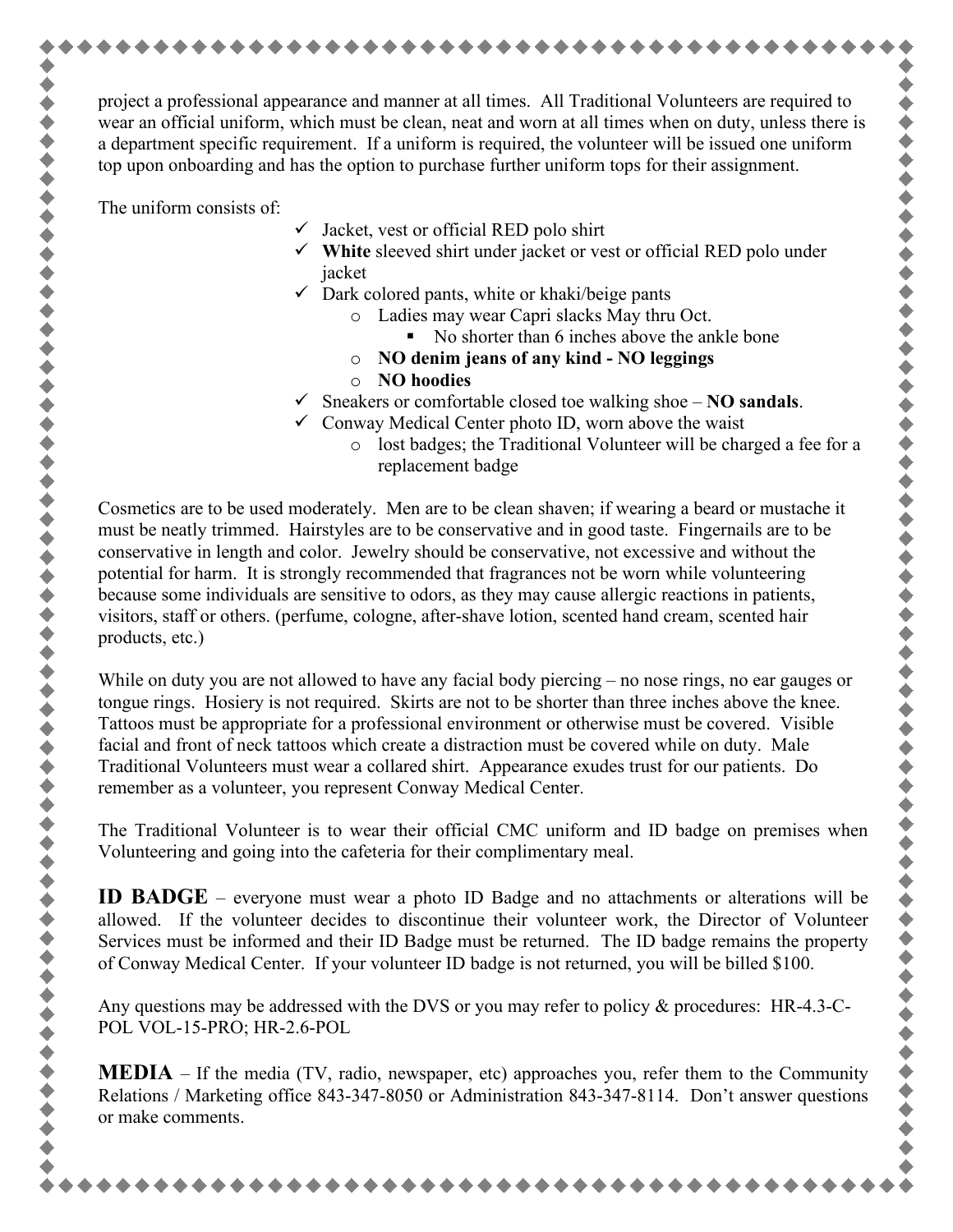## **RESOURCES & DISCOUNTS FOR TRADITIONAL VOLUNTEERS** In

◆◆◆◆◆◆◆

+ + + + + + +

令令令

 $\blacklozenge$ 

appreciation for the dedication and loyalty our Traditional Volunteers contribute to Conway Medical Center – the administration has approved for the Traditional Volunteer to receive a complimentary meal in the cafeteria on the day the Volunteer works their scheduled shift. Most shifts for volunteers are a minimum of 4 +/- hours. The Traditional Volunteer is to enjoy the meal **either** prior to or immediately following their shift. Please try not to leave your service area during their shift for the meal unless time permits. Please enjoy your meal from **ONE** of the food stations: the Hot Meal Serving Line - A meal consisting of 1 entrée, vegetables, bread, dessert and a beverage **OR** the All American Grill, **OR** Out Take Meal. Coffee/tea is available all day from the bar in the dining room area only this does not include the specialty coffee/cappuccino. Other meals or beverages not consumed with your complimentary meal are the responsibility of the Volunteer to purchase. (i.e.: soda, Life water, Starbucks coffee, energy drinks and cappuccino). Do not take extra food with the intention of taking it home. Keep a goal of spending approximately \$6.

The Traditional Volunteer is to sign their name at check out with the cashier so that appropriate charges may be applied to the Volunteer budget. *Please note: when a "to go" box is requested - an additional fee is charged to the Volunteer budget.* 

Community discounts may be offered to those who work or volunteer in a healthcare setting. You are welcome ask a business if they offer such benefit.

The Pharmacy at CMC – Show your volunteer ID badge for a possible discount.

CMC Collections Department – paying your hospital bill; show your ID badge for discount.

These resources are for Active Traditional Volunteers - those who contribute their time and effort on an ongoing basis to our facility.

**TAX DEDUCTIONS** Volunteers claiming tax deductions for South Carolina and Federal income tax may request a printout of their volunteer dates from the Director of Volunteer Services to validate the days that you volunteered. This print out will provide the date and hours a volunteer reported volunteer hours for duty during the calendar year. Check with your tax professional for current tax information or visit IRS.gov website.

**HUMAN RELATIONS** Many things that a volunteer may see and hear within the hospital are of a personal nature. Patients have the right to privacy and it is your responsibility to respect that right. Information concerning patients, such as their names, conditions and care **must** be confidential. For these reasons we ask that Volunteers:

- **Do not** read patients' medical records or allow patients to do so.
- **Do not** ask patients why they are in the hospital or inquire about the diagnostic details of their care.
- **Do not** try to answer inquiries about health care practices or costs.
- **Do not** speak with reporters or other representatives of the media about a patient of the hospital – alert Marketing or Administration if this should occur.
- **Do** become familiar with the HIPAA regulations and abide by them at all times.
- **Do** keep confidential anything you see, hear, read, or observe about a patient in the hospital.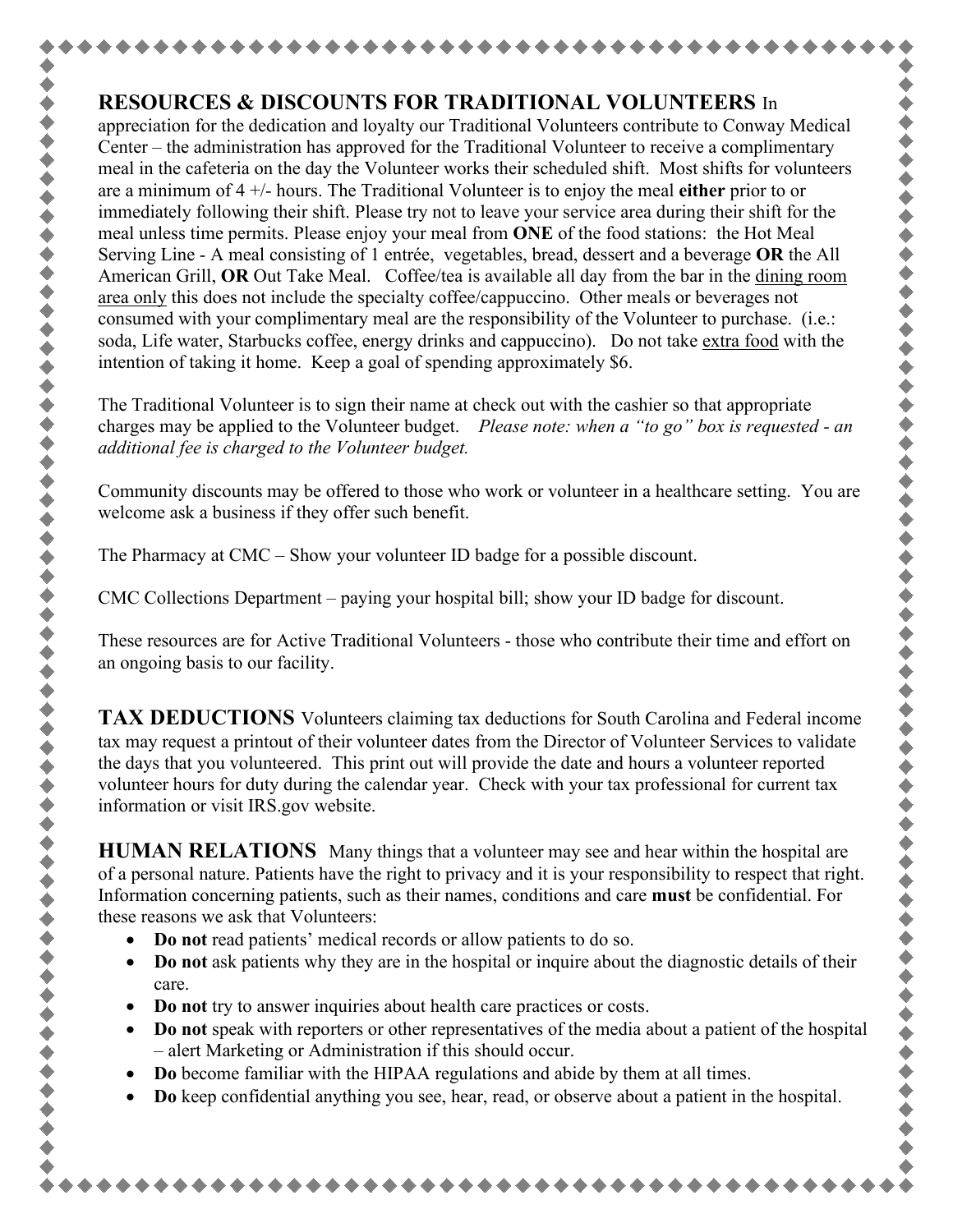Patients and family members are often eager to talk to a volunteer, listen in a friendly, noncommittal way. Tactfully evade confidences or questions that you cannot answer and do not discuss controversial subjects with them. If a patient, family or visitor complains about something, don't argue or offer excuses; simply say "*I am sorry you have had difficulty. I will report that to the proper person" and do so.* Inform the Department Director or refer to the Customer Experience Director or Coordinator or the Director of Volunteer Services to resolve any issue.

#### **STANDARDS FOR TRADITIONAL VOLUNTEERS**

- $\triangleright$  Whenever interacting with patients/customers, all volunteers should introduce themselves and ask if they can be of assistance. Make sure your ID badge is readily visible.
- $\triangleright$  Use common sense. When interacting with patients/customers, be polite, smile and say "hello". Kind words and polite gestures make people feel special.
- $\triangleright$  Treat patients as adults. Use the patient's formal name and not their first name or endearing "nickname". Your words and tone should show respect and consideration. Make eye contact and extend a few words of concern.
- $\triangleright$  A professional and neat appearance is required to properly represent the institution and to have a positive influence on those we meet. Traditional Volunteer dress code must be adhered to at all times.
- $\triangleright$  If asked specific questions from patients/customers and or peers, volunteers must make every effort to be as informative as possible.
- $\triangleright$  Personal conversations in front of patients, physicians and customers are unacceptable. Also refrain from utilizing patient waiting areas, nurse's stations or elevators for personal conversations.
- **Please do not conduct personal business on cell phones while volunteering. Please put your cell phone on vibrate when volunteering.**
- $\triangleright$  Privacy and confidentiality are to be maintained at all times! When entering a patient's room, make sure you knock first and state the purpose of your visit. Be professional about what you say and where you say it.
- $\triangleright$  Noise can be very disturbing to patients, please help maintain a pleasant and restful environment by speaking softly and using equipment carefully.
- $\triangleright$  Monitor the tone and volume of your voice. Shouting is clearly unacceptable. Your words and tone should show respect and consideration and desire to be of service.
- $\triangleright$  When interacting with fellow volunteers and hospital staff, be polite, show respect and consideration. Treat the person as you would want to be treated. When you help your coworkers, you help the patient.

**ANNUAL TRAINING** There will be an annual MANDATORY training update and Occupational Health requirements that all Traditional Volunteers will be required to attend in the fall of each year. If you cannot attend a makeup avenue will be provided.

**GRIEVANCE** In the event that you as a volunteer have an unresolved issue related to his/her service at Conway Medical Center, the volunteer is to discuss the issue with the Director of Volunteers. If the issue is not resolved to the volunteer's satisfaction, the volunteer may submit a written description of the issue to the Volunteer Director. The issue will be reviewed with the Director's supervisor. Be a team player – complaints are sometimes used as subjects for gossip. Be a professional.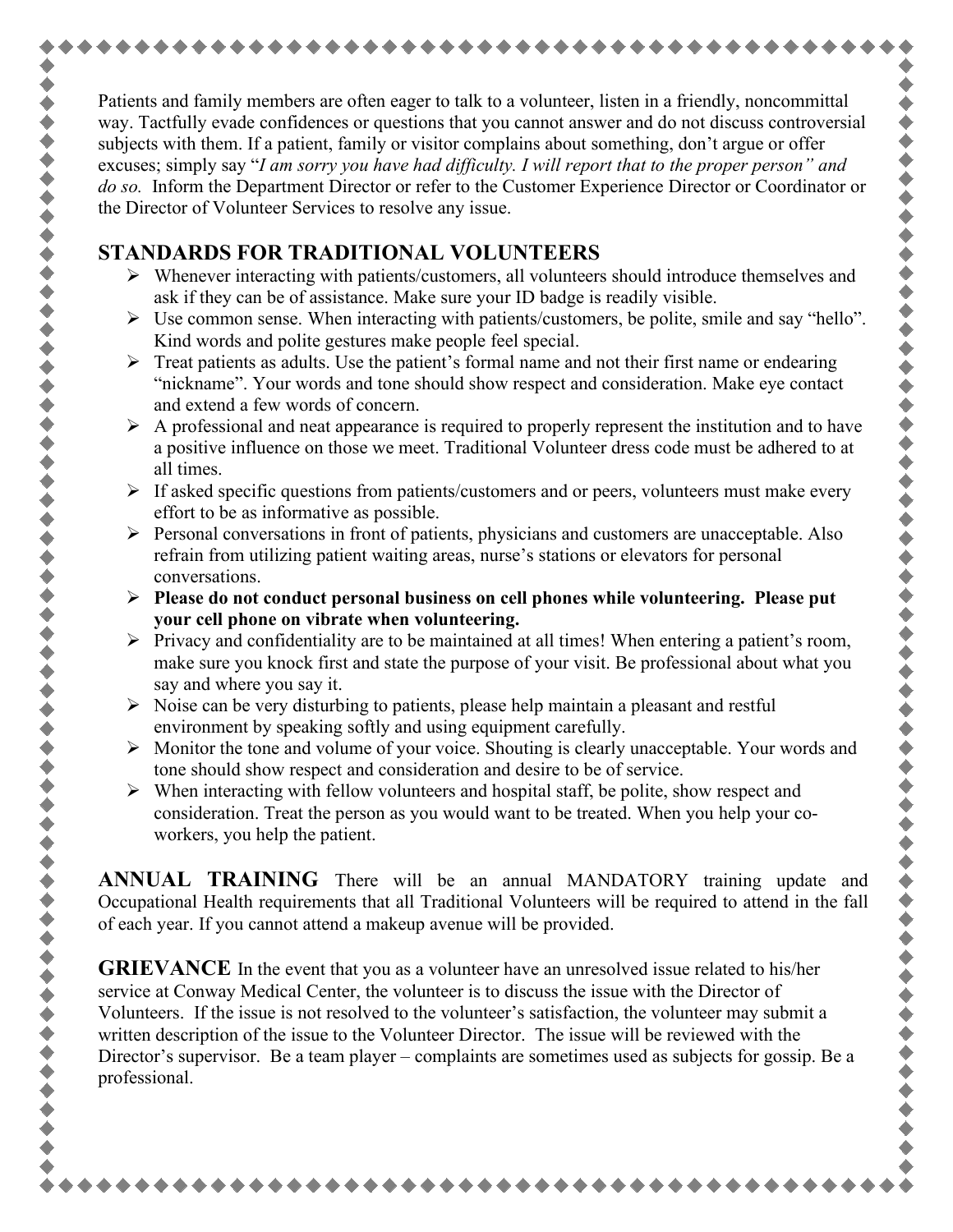**LOST & FOUND** – Found items should be turned in to Security promptly so callers to the hospital will know that the item has been turned in. If a purse or wallet is turned into you, do not open, take immediately to the Security Office at the Emergency Department entrance.

#### **TELEPHONE USE –**

To get an outside line for local calls dial  $9 + \text{area code} + \text{number}$ To reach a patient room from a hospital phone dial  $5 +$  three digit room number To reach a CCU patient room from a hospital phone dial  $88 +$  room number To reach a CMU patient room from a hospital phone dial  $87 +$  room number

**SOLICITATIONS** Conway Medical Center seeks to provide patient care in a setting free from tension or interruption. It is the policy of Conway Medical Center to prohibit or restrict soliciting in accordance the hospital policy.

Solicitation, defined as the distribution or display of written materials, or any form of selling, promoting or propagandizing is restricted on the grounds of Conway Medical Center facilities.

There shall be no solicitation of patients, staff or visitors at any time. There shall be no solicitation of others at any time by a person or agency not associated with Conway Medical as an employee or visitor.

Conway Medical Center will consider violations of this policy by anyone, including volunteers, to be grounds for discipline. If the presence of non-employee/non-volunteer solicitors should be detected, Conway Medical will cause their removal from the property. Suspected violations should be reported to Security.

Please do not ask physicians, nurses or other hospital staff for professional advice when you are on duty.

**GRATUITIES** You must not accept tips or gratuities for your services. If forced to take money, tell the patient/family member that it will be donated to the CMC Auxiliary or you may refer such contributors to the Conway Medical Center Foundation.

**SAFETY** at Conway Medical Center is everyone's responsibility. Everyone is expected to follow the safety policies.

**INFECTION CONTROL** Volunteers are an integral part of hospital operations. They are involved with staff, patients and visitors. Traditional Volunteers provide direction, information and assistance. Volunteers must understand hospital policies and procedures related to Infection Control. You may find applicable policies at: <https://www.conwaymedicalcenter.com/volunteers-only/>

Volunteers receive orientation to hospital infection control policies within the initial orientation packet and annually thereafter as a reminder. Policies and procedures are readily available to volunteers online.

Hand washing is the single most important and most effective way of preventing the spread of infection. Hand wash upon arrival to work, frequently during your work assignments, before and after you use of the restroom, before and after eating and before leaving for home.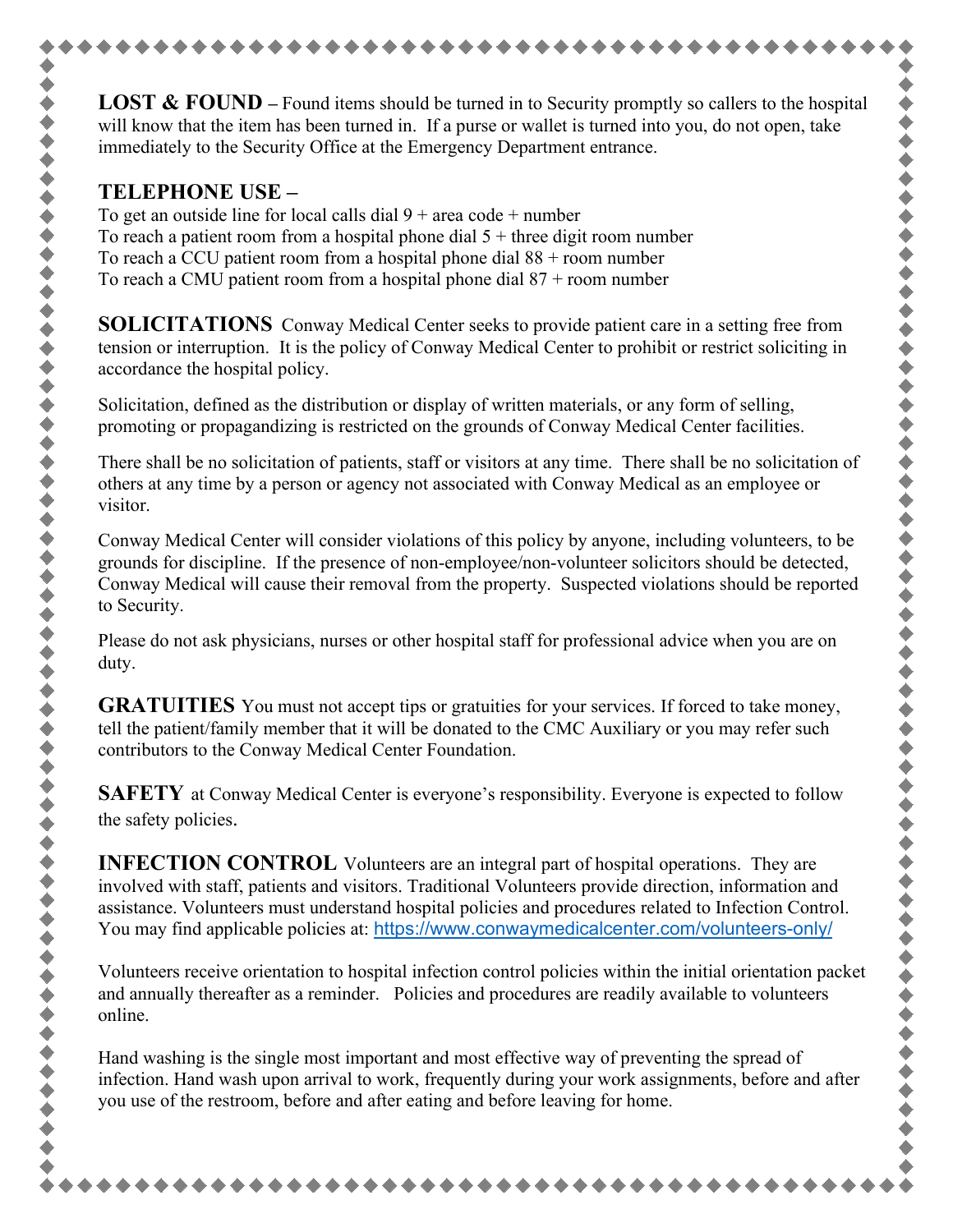Universal/Standard Precautions – all patients' blood/body fluids will be treated as infectious, i.e. AIDS, HIV, Hepatitis B, etc.

Protective precautions:

◆◆◆◆◆◆◆◆

- $\checkmark$  Never enter isolation rooms
- $\checkmark$  Never transport blood or body fluid specimens if you are not trained, nor clean up such spills
- $\checkmark$  Use proper hand washing techniques
- $\checkmark$  Practice Universal Precautions Treat all blood and body fluids as contaminated and remember that untrained volunteers do NOT handle such substances.
- $\checkmark$  Comply with annual Occupational Health testing requirements
- $\checkmark$  Report TB exposures or signs/symptoms to the Employee Health Nurse
- $\checkmark$  Be safe leave housekeeping duties (spill cleanup) to the housekeepers who are specially trained in infection control measures. Remember anyone can place a spill pad over a spill and call for assistance.

If a volunteer has any doubts about safety or about procedures for infection control, please ask the nursing staff on duty. If you have additional questions, please contact the Director of Volunteer Services.

**REPORTING ACCIDENTS** There is no such thing as an unimportant accident. Any accident is a danger signal that an unsafe condition or working habit exists. Any accident or injury which involves a volunteer who is on duty – no matter how minor – must be reported to the supervisor of the respective department and to the Director of Volunteer Services. An incident report will be completed for you – SREO form (Supervisor's Report of Employee Occurrence)

**ACCIDENT COVERAGE** Conway Medical Center provides insurance to cover medical expenses for accidents that occur in a Conway Medical Center facility while serving as a Traditional Volunteer. The insurance covers medical expenses resulting from an accident which are not paid by the individuals Medicare, Medicaid, private insurance or other third-party payer with a designated cap.

If a Traditional Volunteer is injured while performing Traditional Volunteer services, the Volunteer must report the injury to the Director of Volunteers and or the Employee Health Nurse. You will be treated immediately for your injury, generally in Employee Health or referred to an appropriate provider. Medical expenses resulting from the accident will be filed first with the Volunteer's private insurance, Medicare, Medicaid or third-party payor. The Conway Medical Center Traditional Volunteer medical policy will serve as the secondary reimbursement. It is a program provided by Conway Medical Center to ease the financial impact of an accident sustained while performing Traditional Volunteer services.

**PERSONAL BELONGINGS** Crime prevention is everyone's responsibility – stay alert and be observant and aware of your surroundings at all times. The hospital is a busy public facility. Do not leave personal belongings unattended. You are discouraged from bringing large sums of money and other personal belongings with you during your Volunteer assignment. Conway Medical Center will not be responsible for lost or stolen property of the volunteer. Think of yourself as the "eyes" and "ears" of the Hospital by reporting suspicious activity.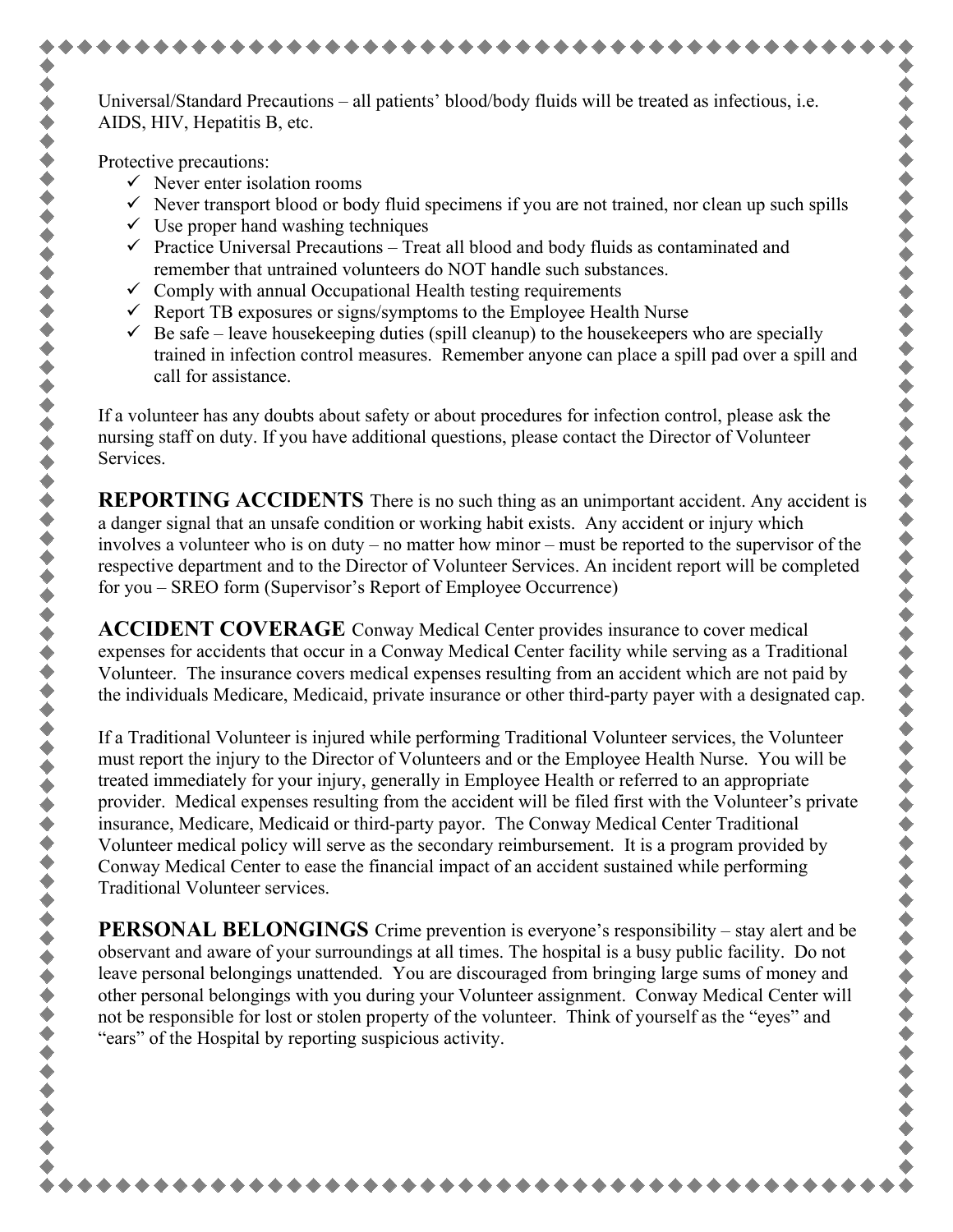## **NO PASS ZONE**

If you are on the nursing floors and a call light in the hall is on………**DO NOT WALK BY……**It is everyone's responsibility to assist our patients.

#### **YOUR ACTION SHOULD BE:**

- Knock on Patients door
- Enter Room
- Use hand sanitizer
- Say Hello, my name is  $\qquad \qquad$ , I am a Volunteer here at Conway Medical. Is there something I can help you with?

Instructions are contained in your onboarding orientation packet

#### **EMERGENCY ANNOUNCEMENTS**

Traditional Volunteers must be prepared to clearly understand the EMERGENCY ANNOUNCEMENTS used by Conway Medical Center:

## **TO REPORT AN EMERGENCY**

Call 5555. Identify Type of Event + Location. Follow procedures for each Code & Alert. Procedures are outlined in your orientation packet

## **EMERGENCY CODES**

Code Blue Medical Emergency Code Orange Bomb Threat\* Code White Missing Psych Patient \* \* \* \* \* \* \* \* \* \* \* \* \* \* \*

## **FACILITY ALERTS**

Fire Tornado Mass Casualty\* Contamination \* Technology Interruption

## **SECURITY ALERTS**

Bomb Threat Active Shooter \* Armed Subject Controlled Access \* Security Assistance Missing Adult/Child/Infant Missing Psychiatric Patient

\*Activates Incident Command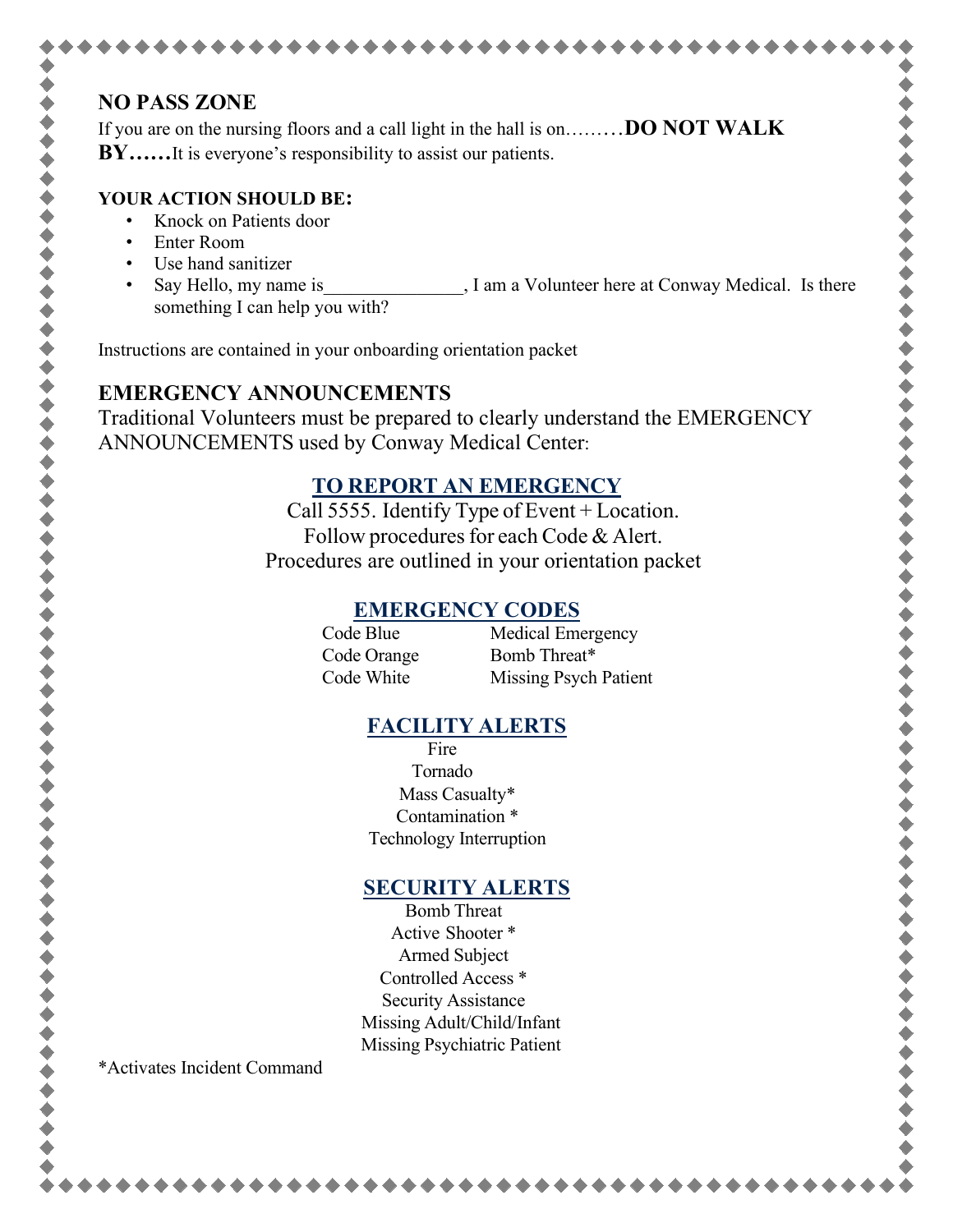#### **FIRE SAFETY**

The Medical Center is equipped with Fire Safety equipment and policies. Please follow the direction of your supervisor during any fire emergency or drill. It is a priority to keep our Volunteers safe.

RACE:

| NI WE. |                |                                         |
|--------|----------------|-----------------------------------------|
|        | $\sqrt{R}$     | Rescue anyone in immediate danger       |
|        | $\checkmark$ A | Alarm $-$ activate the nearest pull box |
|        | $\checkmark$ C | Contain the fire $-$ close all doors    |
|        | $\sqrt{E}$     | Extinguish the fire $-$ if possible,    |
|        |                | Otherwise evacuate.                     |
|        |                |                                         |

Attempt to extinguish a small fire if possible. Otherwise, evacuate. Small fires contained in a trash can may be extinguished by placing a blanket over the fire to smother it out.

For extinguisher use:

|                              | $\checkmark$ P                                          |  | Pull the pin                                    |
|------------------------------|---------------------------------------------------------|--|-------------------------------------------------|
|                              | $\checkmark$ A                                          |  | Aim at the base of the fire                     |
|                              | $\checkmark$ S                                          |  | Squeeze the trigger                             |
|                              | $\sqrt{S}$                                              |  | Sweep from side to side                         |
| Types of Fire extinguishers: |                                                         |  | A - Water - used for wood, paper, cloth rubbish |
|                              | B - Carbon Dioxide – used for flammable gasses, liquids |  |                                                 |
|                              | C- Chemical – used for electrical fires                 |  |                                                 |
|                              | $A B C -$ Used for all fires listed above.              |  |                                                 |

**Horizontal evacuation** is moving patients & visitors to a safe place along the same floor. **Vertical evacuation** is a safe place above or below the level of the fire. This type of evacuation is conducted by staff who are specifically trained to conduct horizontal and vertical evacuation.

**PARKING** For the well-being of volunteers, visitors and employees, the Security department at Conway Medical Center encourages those leaving the facility alone after dark to dial 843-234-7555 to request a security officer for an escort to your car. Volunteers are to park in the outer most perimeters unless handicap parking is needed. Allowed parking area is signified by yellow paint lines on the ground. If you are physically able; park in yellow striped areas. Please refer to your map.

**NICOTINE FREE ORGANIZATION** Conway Medical Center is committed to the promotion of health. Since it is our mission to improve the overall health of the community we recognize that nicotine use or even the appearance of nicotine use at our facilities is contrary to that mission. Additionally, smokeless tobacco and electronic delivery devices may convey an inaccurate message with its appearance and create confusion and concern for health risks to others. It is the policy of the organization that the use of nicotine products is prohibited on premises by all individuals. Compliance is expected and will be sought with compassion, tact, diplomacy and appropriate judgment.